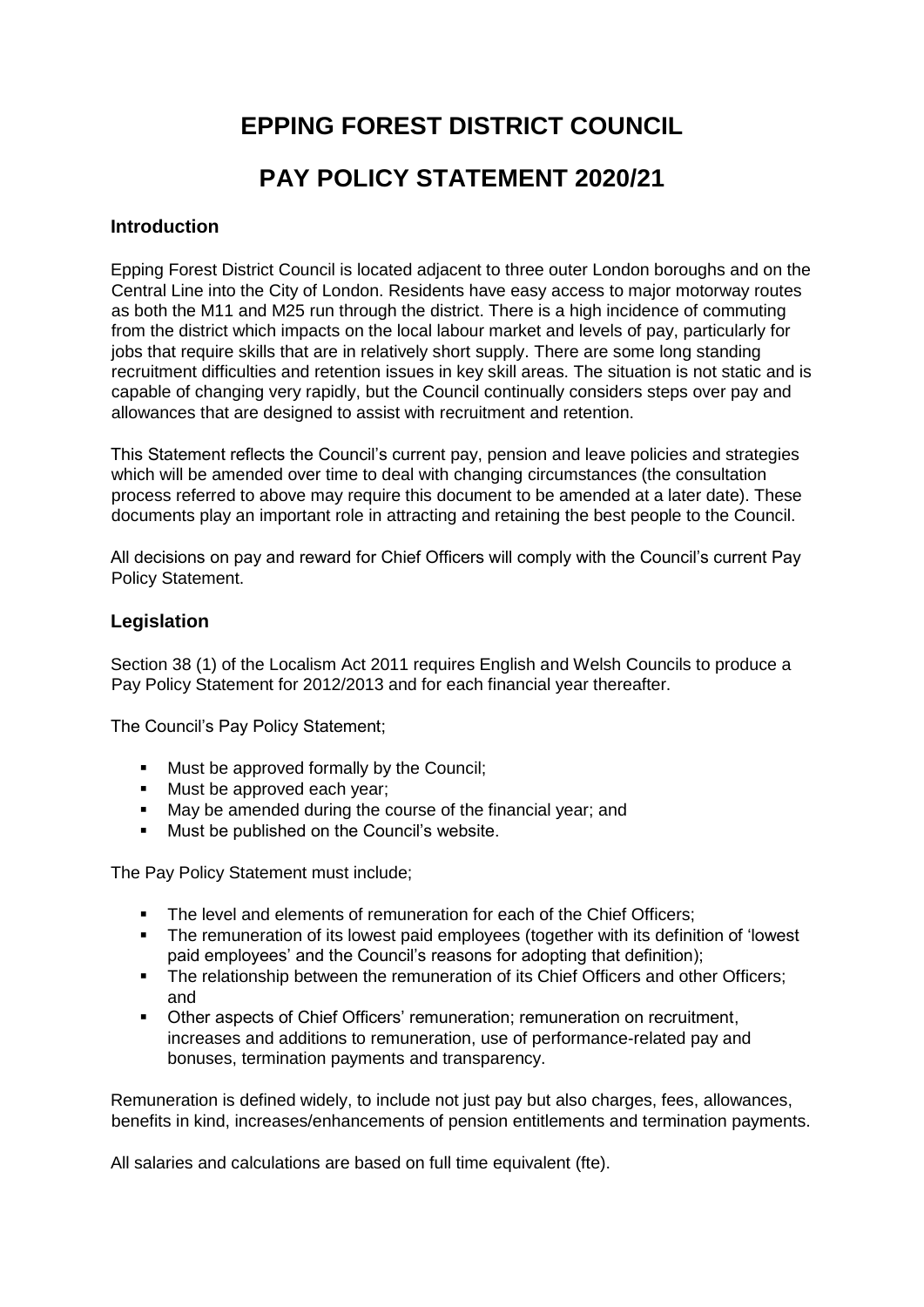## **Publication of the Pay Policy Statement**

The Policy has been made available on the Council's website.

## **Effect of this Policy Statement**

Nothing in this Policy Statement enables unilateral changes to employee's terms and conditions. Changes to terms and conditions of employment must follow consultation and negotiation with individuals and recognised trade unions as set out in other agreements and in line with legislation. At the time of approving of this Statement by full Council, a consultation process to change pay and allowances arrangements is ongoing.

## **Pay Arrangements**

During 2018/19 negotiations took place with the recognised trade unions to move pay away from National Conditions to local arrangements.

The outcome of these negotiations resulted in a Collective Agreement and local pay arrangements were implemented with effect from 1 October 2019. The local pay scales can be found at Appendix 1. At this point, Inner Fringe London Allowance was incorporated into salary scales, and no longer forms part of separate pay bargaining.

Grades no longer contain incremental points, and employees are paid at a spot salary within the grade range. Incremental progression, therefore, no longer applies but progression within grade can be applied in accordance with pay policy. Placement within the respective Grade Zones is also in accordance with pay policy.

Grades for roles will continue to be determined by the NJC Job Evaluation Scheme implemented through our Job Family Framework[.](https://www.eppingforestdc.gov.uk/wp-content/uploads/2019/07/7-building-maintenance-collective-agreement.pdf)

## **Pay Awards**

For the future, Epping Forest salary ranges will be benchmarked against the Public & Not for Profit Market, and NJC pay awards will no longer apply, although the Council has agreed that annual pay awards will be no less than the NJC Award.

The Council will consider pay awards annually, and any award agreed will be applied at 1 April.

## **Remuneration of Chief Officers**

The Council will not agree any pay arrangement which does not reflect the correct employment and/or tax/NI status of a Chief Officer or employee.

It will be the responsibility of Council to agree the initial salaries for Chief Officers following external advice/evaluation/benchmarking. At Epping, Chief Officers are determined as the Chief Executive, Strategic Directors and Chief Operating Officer.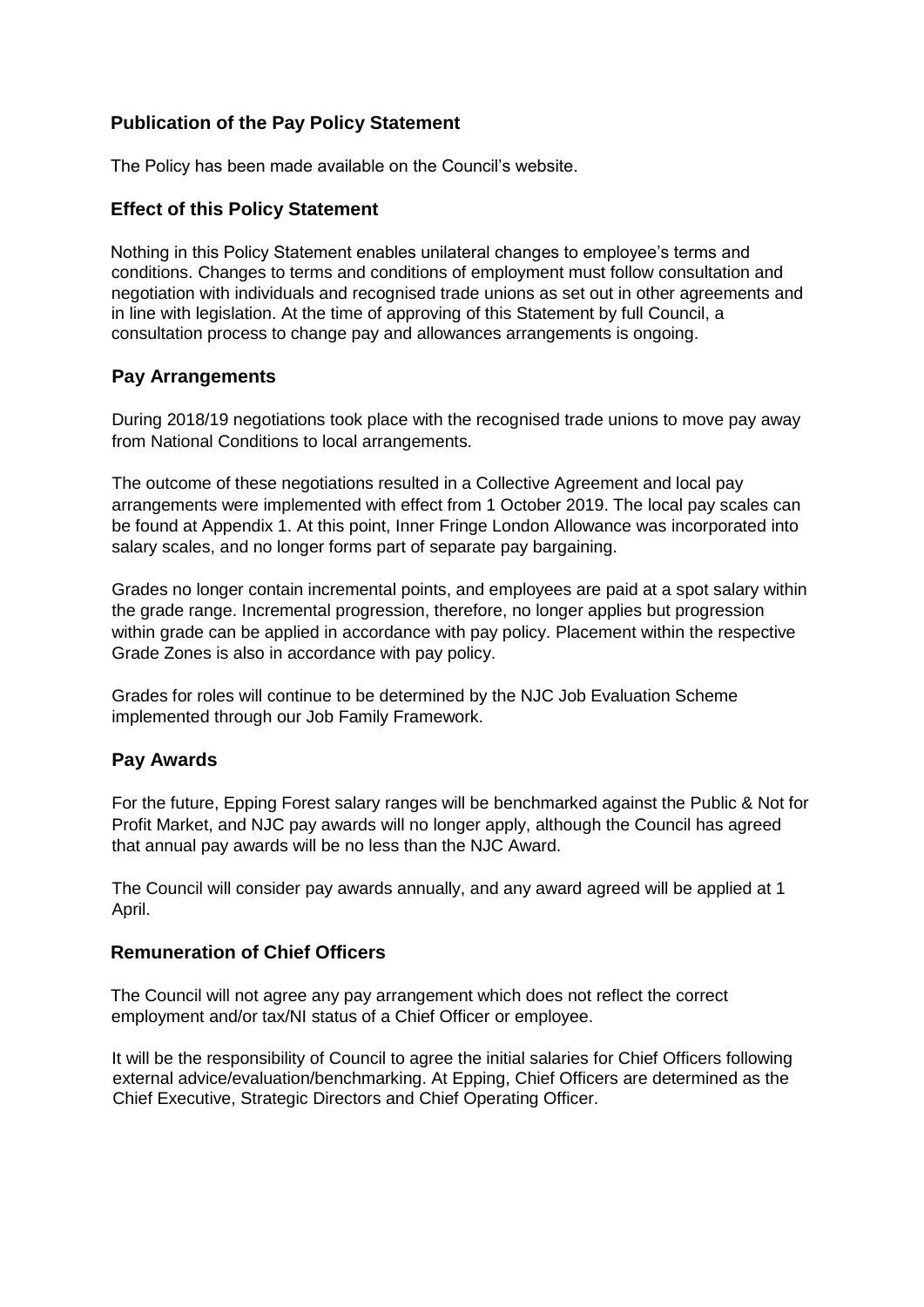### **Chief Executive**

The Chief Executive is paid a spot salary of £140,000 which includes compensation for all other allowances that might normally apply (i.e. evening meeting payments). The Chief Executive may also benefit from a performance payment of up to £5,000 (which will be consolidated into base salary) if targets and objectives, set by the Leader of the Council and Chair of the Overview and Scrutiny and Committee, together with an independent facilitator, are met. For future years, any performance payment will be unconsolidated unless a further review of base salary is undertaken.

The Chief Executive is also the Council's Head of Paid Service and the Returning Officer (for which additional fees are paid).

#### **Strategic Directors**

In January 2020, Cabinet agreed a new organisation structure which permanently established 2 Strategic Director roles and a role of Chief Operating Officer, all at a spot salary of £115,000 together with the opportunity of flexibility of benefits.

## **Termination Payments**

On ceasing to be employed by the Council, individuals will only receive compensation:

- **i** in circumstances that are relevant (e.g. redundancy), and
- in accordance with our published Pension Policy on how we exercise the various employer discretions provided by the Local Government Pension Scheme (LGPS), and/or that complies with the specific term(s) of a compromise agreement.

All employees with contracts of 3 months or more are automatically enrolled into the Local Government Pension Scheme (LGPS), which is administered by Essex County Council. Payments on grounds of Redundancy are covered by the Council's Redundancy and Efficiency Payments Policy*.*

All employees are treated in the same way with regard to the calculation of severance payments in situations of redundancy.

#### **Statutory Roles**

The statutory roles of Monitoring Officer and 'Section 151' Officer will be carried out by the Head of Legal and the Strategic Lead for Finance. These positions do not need to be held by Chief Officers. The relevant postholders will receive an additional £5,000 supplement for these statutory responsibilities.

### **Definition of Lowest Paid Employees**

For the purpose of this Policy Statement, employees on grade A are defined as our lowestpaid employees. At 1 April 2019, the fte annual value of the minimum of the Growth Zone of Grade A was £18,300.

The exceptions to the lowest grade are Apprentices who are paid £150 per week.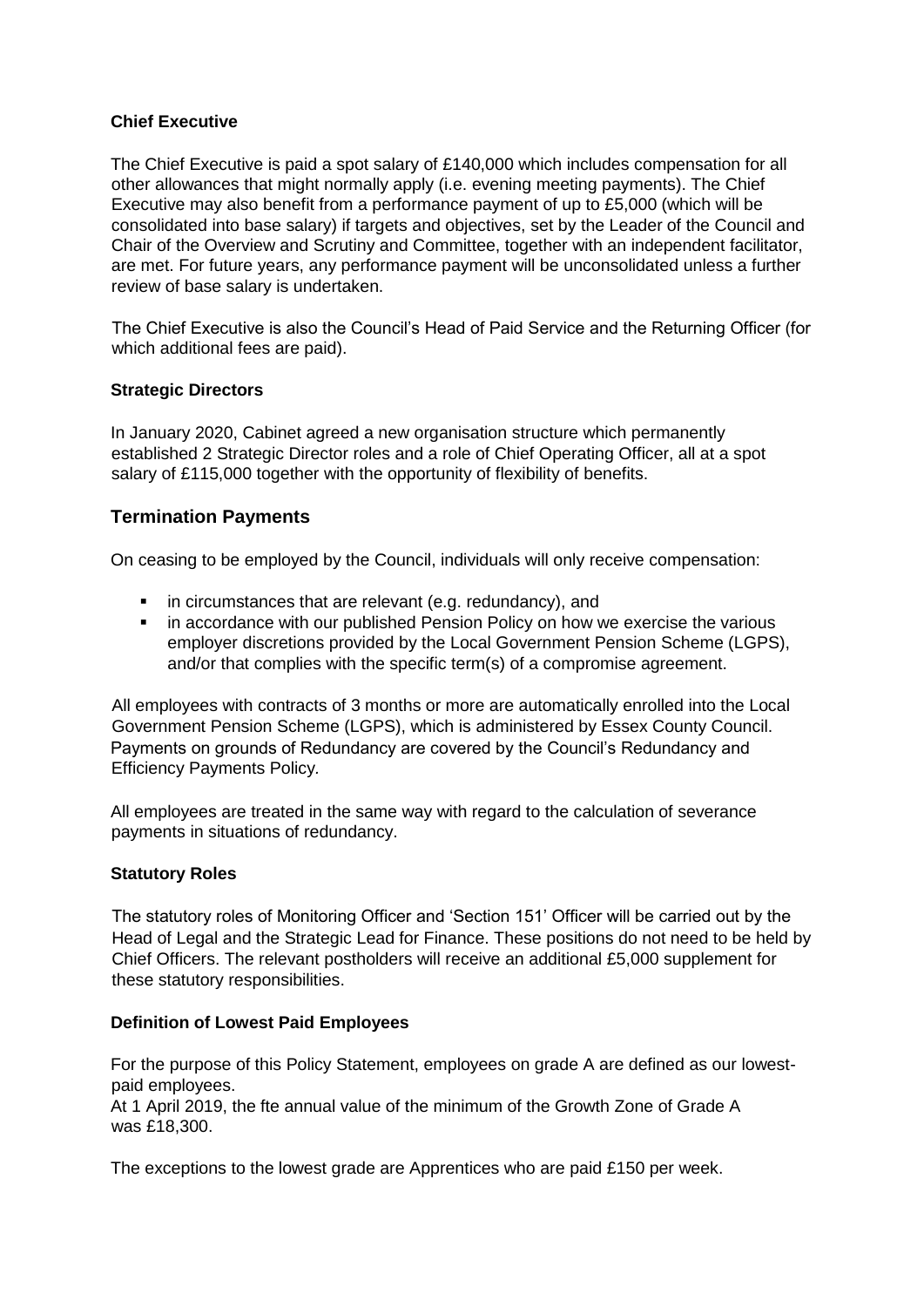## **Pay Multiples**

The Hutton Review raised concerns about multiples in the order of 20 or higher between the lowest and the highest paid employees in local authorities. However the Interim Report noted that the most top to bottom pay multiples in the public sector are in the region of 8:1 to 12:1. The Council is therefore content that having due regard for the level of responsibilities and personal accountability between the lowest and highest paid roles, the current multiple of 7.7 seems to be both justifiable and equitable.

The council does not set the remuneration of any individual or group of posts by reference to a multiple. However, as suggested by the Hutton Review the Council will monitor multiples over time to ensure they are appropriate and fair and will explain significant changes in pay multiples. The multiples are as following;

| Role                                          |                  | 2019/2020     |  |
|-----------------------------------------------|------------------|---------------|--|
|                                               | <b>Multiple</b>  | <b>Salary</b> |  |
| Chief Executive compared to lowest salary     | x 7.7            | £140,000      |  |
| Strategic Directors compared to lowest salary | x 6.3            | £115,000      |  |
| Average salary compared to Chief Executive    | x 4              | £35,365       |  |
| Average salary compared to lowest salary      | x <sub>1.9</sub> | £35,365       |  |

- The Director salary used for 2019/20 was the mid-point of the range
- The average salary is based on fte and has not been pro-rata'd for part-time employees
- The lowest fte salary in the Council is £18,300 in 2019/20

## **Other Payments**

Market Supplements may be paid in accordance with the Council's Policy for Payment of Market Supplements (although where necessary to secure or retain the employment of essential staff, other means may be applied to achieve the same outcome).

Honorarium or ex-gratia payments will be paid in accordance with our Additional Payments Policy*.* 

The Council does not currently apply performance related pay or bonuses (except for in the case of the Chief Executive), but this may change generally at a future date, and may be applied as part of a personal contract of employment if required to secure the employment and retention of essential employees. Under local pay arrangements, the Council may consider the award of a Council wide or Team bonus at any point paid, on the basis of agreed targets/outputs . Such bonus will take the form of an unconsolidated payment and will not affect substantive pay.